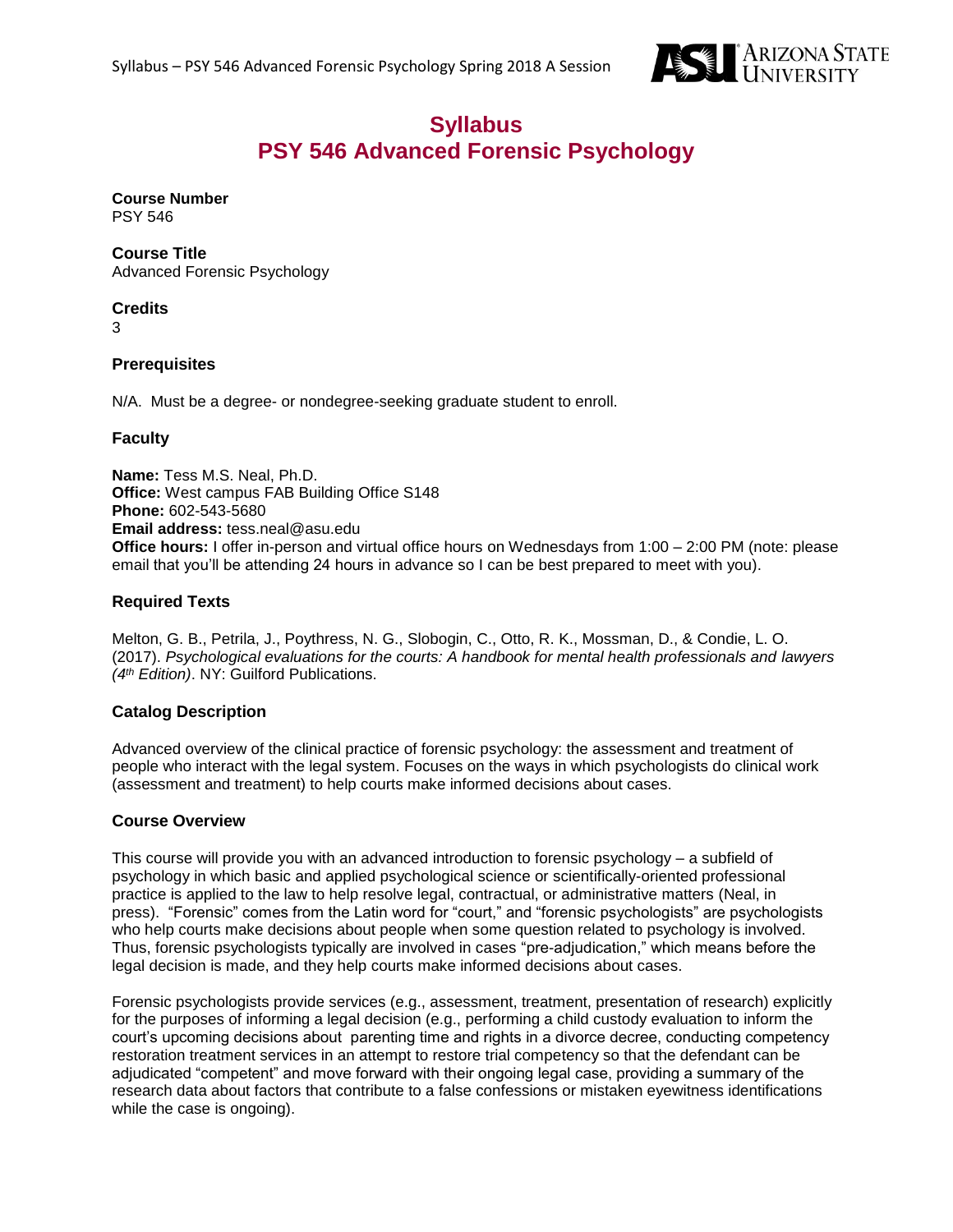

In this course, we will learn in-depth about some of the major ways in which psychologists are involved in the criminal court system (e.g., when legal questions arise about a defendant's competency to stand trial, his/her mental state at the time of offense). We will teach each other about some of the other criminal and civil competencies that psychologists help the courts assess (e.g., when questions arise about a defendant's competency to confess, to plead guilty, to be sentenced and executed, to make a will, to consent to research). And we will cover in less detail some of the other common questions forensic psychologists help answer (e.g., risk of future violence, risk of future sex offenses, ability to safely live in the community, juvenile delinquency). Finally, we will learn about the paths toward careers in forensic psychology.

# **Learning Outcomes**

By the end of this course students will be able to:

- Demonstrate independent, articulate, creative thinking about the legal system's use of psychology to help resolve legal, contractual, and administrative matters.
- Teach classmates about a civil or criminal competency by designing and delivering an organized, clear, fluid, and engaging presentation.
- Identify and discuss landmark cases in forensic psychology (such as the mental capacities defendants must have to stand trial in *Dusky v. U.S.* and the capacities they must have to represent themselves at trial in *Godinez v. Moran* and *Indiana v. Edwards*).
- Describe and analyze the ethical challenges forensic psychologists face, such as the "double agent" issue.

# **Notes About this Course**

Research indicates that people learn material better and retain it longer when they actively participate in the learning process, so I encourage you to do just that. You will not learn as much in your classes passively listening and mindlessly reading the text or memorizing definitions. I strongly encourage you to talk about what you are learning with others, write about it, relate it to past experiences, and apply it to your daily life. To encourage this kind of learning, we will be asking questions, engaging in written conversations, watching videos clips of showing the things we learn about, discussing the legal and ethical issues involved in these cases, and reading voraciously. Please note that classes will not always closely follow the readings. Although I will discuss some of the concepts covered in the readings, much of the materials each week is intended to get you more involved with the material and to give you additional information. Thus, we'll do a variety of things: lectures, discussions and activities, case studies, exercises and demonstrations, brief writing assignments, videos, and taking turns teaching, among other things.

Any of the material covered in class lectures, thinking exercises, applied assignments, and assigned readings will be fair game for the exam. There will one exam – a final cumulative open book/open note exam that is worth 25% of your final grade

None of the materials from this course (the lectures, the slides, the videos, etc.) are to be used outside of this course. They are all copyrighted material. I hold the copyright to all the material I created, and others hold the copyright for the other material we're using in the course. This means you may not edit any of the materials in this course or use them for any purposes outside of this course.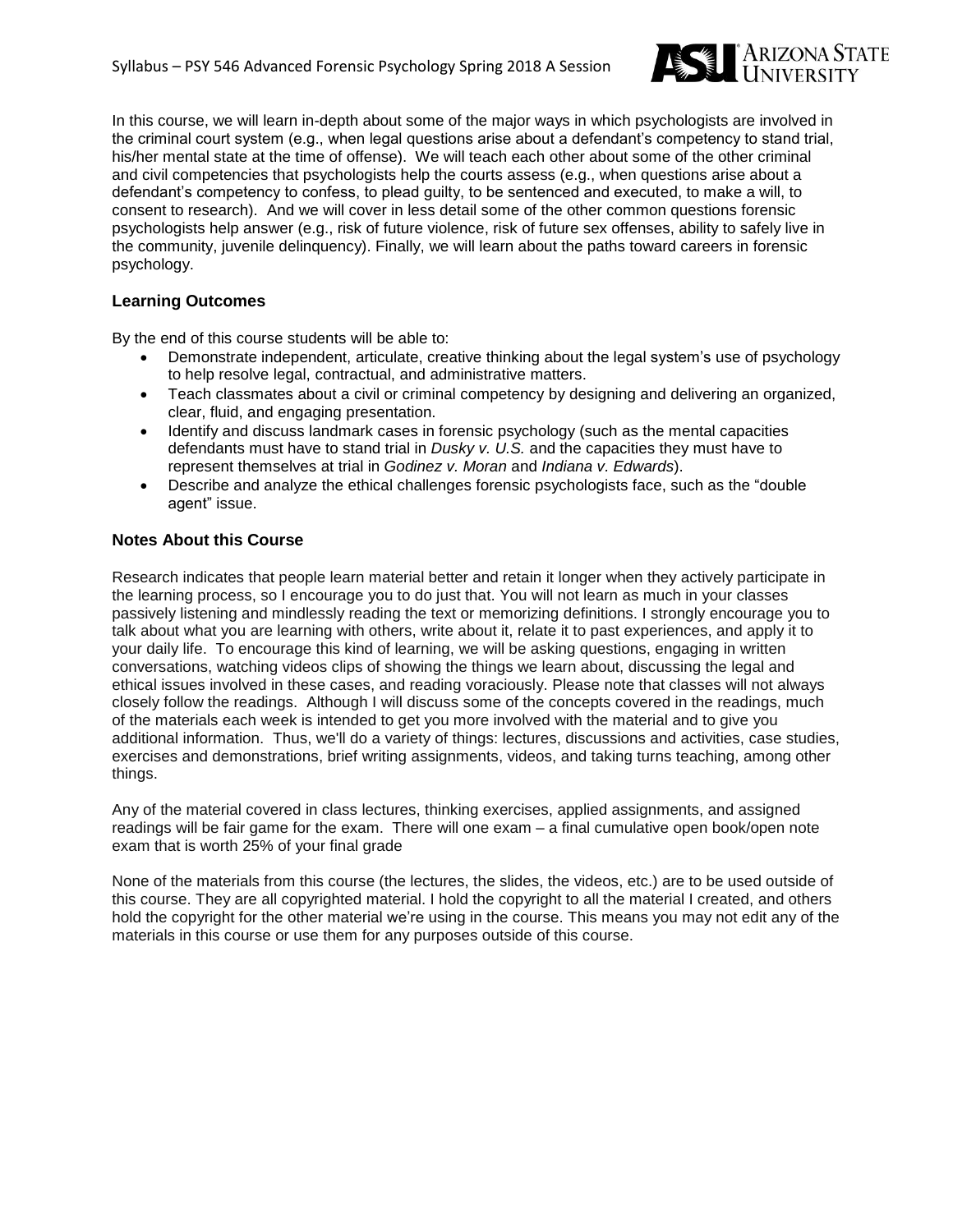

# **Course Topics, Schedule & Grading**

| Unit or<br>Week                   | <u>Topic</u>                                              | Weekly<br><b>Objectives</b>                                                                                                                                                                          | <b>Readings</b>                                                                                                                                                                                                                                                                                                                                                                                                                                                                                                                                                                                                                                                                                                                                                                                                                                                                                                                                                   | <b>Learning Materials</b>                                                                                                                                                                                                                                                                                                                                                                                                                                                                                                                                                                                                                                                                                                                                                                                                                                                                                                                                                                                                                    |
|-----------------------------------|-----------------------------------------------------------|------------------------------------------------------------------------------------------------------------------------------------------------------------------------------------------------------|-------------------------------------------------------------------------------------------------------------------------------------------------------------------------------------------------------------------------------------------------------------------------------------------------------------------------------------------------------------------------------------------------------------------------------------------------------------------------------------------------------------------------------------------------------------------------------------------------------------------------------------------------------------------------------------------------------------------------------------------------------------------------------------------------------------------------------------------------------------------------------------------------------------------------------------------------------------------|----------------------------------------------------------------------------------------------------------------------------------------------------------------------------------------------------------------------------------------------------------------------------------------------------------------------------------------------------------------------------------------------------------------------------------------------------------------------------------------------------------------------------------------------------------------------------------------------------------------------------------------------------------------------------------------------------------------------------------------------------------------------------------------------------------------------------------------------------------------------------------------------------------------------------------------------------------------------------------------------------------------------------------------------|
|                                   |                                                           |                                                                                                                                                                                                      | Optional (but helpful) reading: Putnum,<br>A.L., Sungkhasettee, V.W., & Roediger,<br>H.L. (2016). Optimizing learning in<br>college: Tips from cognitive psychology.<br>Perspectives in Psychological Science,<br>11, 652-660.                                                                                                                                                                                                                                                                                                                                                                                                                                                                                                                                                                                                                                                                                                                                    | Course Tour Video<br>Watch the "Welcome to Class" video (slides<br>available too).<br>Watch funny office hours clip<br>https://vimeo.com/145546541                                                                                                                                                                                                                                                                                                                                                                                                                                                                                                                                                                                                                                                                                                                                                                                                                                                                                           |
| "Start<br>Here"<br><b>Section</b> |                                                           |                                                                                                                                                                                                      | Optional (but awesome and free online)<br>supplemental book by Ewing & McCann<br>"Minds on Trial," with short chapters<br>about real cases in forensic psychology,<br>like the Andrea Yates, Jeffrey Dahmer,<br>Mike Tyson, and John Hinkley cases. I<br>assign it in my undergrad class, but<br>optional for you. Available free online<br>through the ASU library - here's the link:<br>https://search.lib.asu.edu/primo-<br>explore/fulldisplay?docid=01ASU_ALMA<br>21830690560003841&context=<br>L&vid=01ASU&search_scope=Everythin<br>g&tab=default_tab⟨=en_US                                                                                                                                                                                                                                                                                                                                                                                               | Tips for ASU Online Student Success Video<br>Post in Voicethread                                                                                                                                                                                                                                                                                                                                                                                                                                                                                                                                                                                                                                                                                                                                                                                                                                                                                                                                                                             |
| 1                                 | Forensic<br>Psychology:<br>Definition and<br>Introduction | 1.1: Define<br>"forensic<br>psychology"<br>1.2: Describe<br>what forensic<br>psychologists<br>do<br>1.3: Explain<br>the "double<br>agent" ethical<br>challenges<br>forensic<br>psychologists<br>face | Novotney, A. (2017, Sept). "Helping<br>Courts and Juries Make Educated<br>Decisions." APA Monitor pp 70-72.<br>Melton book:<br>Ch 1 "Law and the Mental Health"<br>$\bullet$<br>Professions: An Uneasy Alliance."<br>pp 3-15<br>Ch 3 "The Nature and Method of<br>$\bullet$<br>Forensic Assessment." pp 42-53<br>Neal, T.M.S. (2017). Identifying the<br>forensic psychologist role. In G. Pirelli,<br>R. Beattey, & P. Zapf (Eds.), The ethical<br>practice of forensic psychology: A<br>casebook (pp. 1-17). Hoboken, NJ:<br>Wiley.<br>Neal, T.M.S. (in press). Forensic<br>psychology and correctional psychology:<br>Distinct but related subdisciplines of<br>psychological science and practice.<br>American Psychologist.<br>All of the following are optional readings<br>- we don't have time to cover many<br>areas of the field, but I wanted to give<br>you a sampling of some of the other<br>areas of forensic psychology if you are<br>interested. | Question Pool for Final Exam. The final exam will<br>be a cumulative open book/open note essay<br>exam. I am providing you with this list of possible<br>final exam questions to help guide your reading<br>and thinking during the course. I will select<br>questions from this pool of potential questions for<br>the final exam.<br>"What is Forensic Psychology?" lecture (and<br>slides)<br>"Forensic Psychology as a Unique Subfield"<br>lecture (and slides)<br>"Introduction to the Field of Psychology and Law"<br>produced by the American Psychology-Law<br>Society (4 min video)<br>https://www.voutube.com/user/LawandPsychology<br>"Working as a Forensic Clinician" produced by the<br>American Psychology-Law Society (3 min video)<br>https://www.youtube.com/watch?v=E-cV0gch-AA<br>Discussion questions<br>All of the following are optional - we don't have<br>time to cover many areas of the field, but I wanted<br>to give you a sampling of some of the other areas<br>of forensic psychology if you are interested. |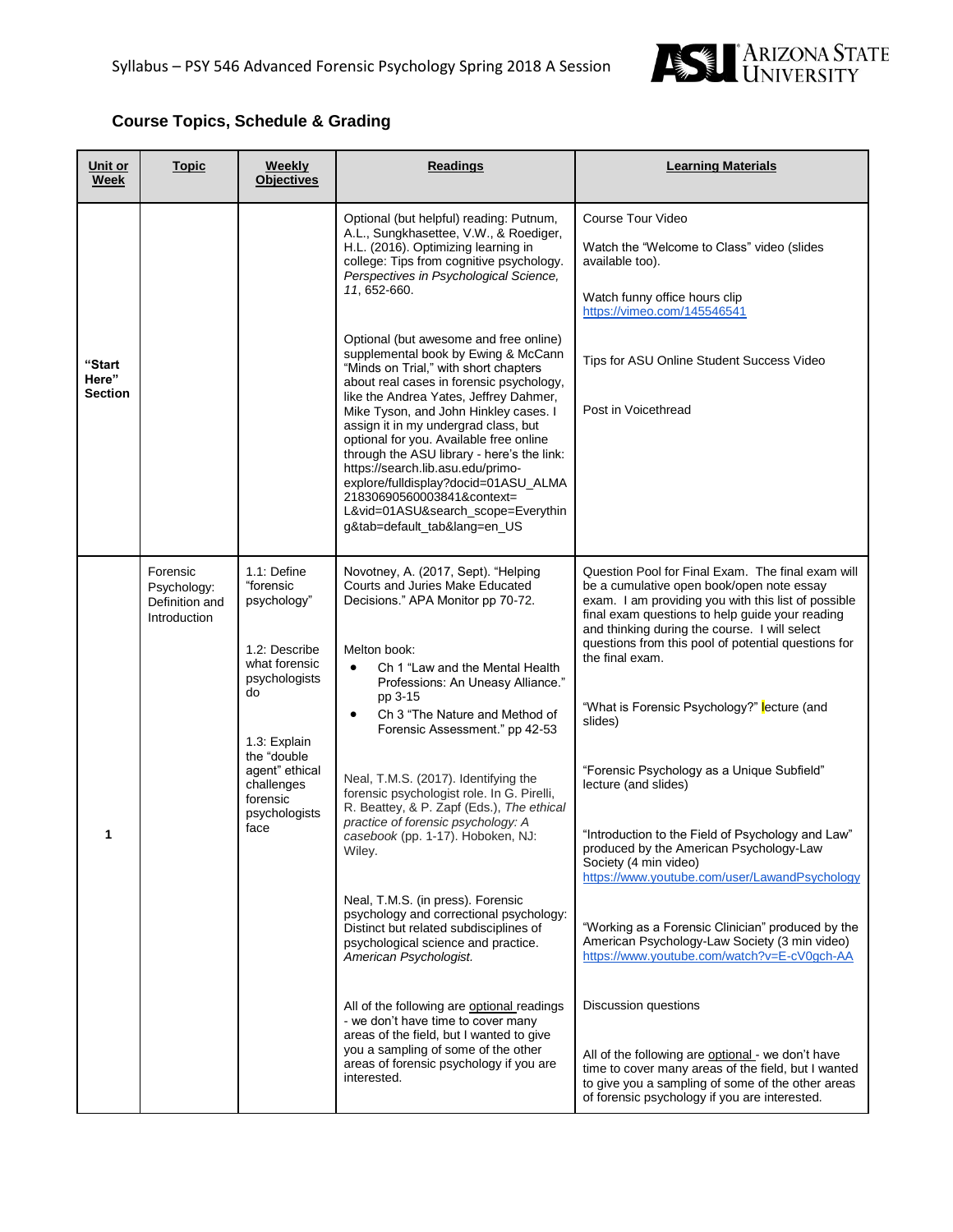

|              |                              |                                                                                            | Juvenile Justice:<br>Grisso, T., & Kavanaugh, A. (2016).<br>Prospects for developmental evidence<br>in juvenile sentencing based on Miller v.<br>Alabama. Psychology, Public Policy,<br>and Law, 22(3), 235.                                                                                    | Sex Offender Risk Assessments<br>"In the Dark," a podcast about a 27-year old child<br>abduction investigation (Jacob Wetterling case)<br>that changed the nation with regard to sex<br>offenders. http://www.apmreports.org/in-the-dark |
|--------------|------------------------------|--------------------------------------------------------------------------------------------|-------------------------------------------------------------------------------------------------------------------------------------------------------------------------------------------------------------------------------------------------------------------------------------------------|------------------------------------------------------------------------------------------------------------------------------------------------------------------------------------------------------------------------------------------|
|              |                              |                                                                                            | Civil Commitment:<br>Birnbaum, M. (1960) The Right to<br>Treatment. American Bar Association<br>Journal, 46, 499-505.                                                                                                                                                                           | Juvenile Justice:<br>NPR Morning Edition (2010, March 1). "The Teen<br>Brain: It's Just Not Grown Up Yet." 5-minute audio<br>story.<br>https://www.npr.org/templates/story/story.php?stor<br>yld=124119468                               |
|              |                              |                                                                                            | Sentencing Assessments:<br>Cunningham, M.D. (2006).<br>Dangerousness and Death: A Nexus in<br>Search of Science and Reason.<br>American Psychologist.                                                                                                                                           | NPR Morning Edition (2012, March 20). "Do<br>Juvenile Killers Deserve Life Behind Bars?" 7.5<br>minute audio story.<br>https://www.npr.org/2012/03/20/148538071/do-<br>juvenile-killers-deserve-life-behind-bars                         |
|              |                              |                                                                                            | <b>Sex Offender Risk Assessments</b><br>Grudzinskas, A.J. & Henry, M.G. (1997).<br>Analysis and Commentary: Kansas v.<br>Hendricks. Journal of the American<br>Academy of Psychiatry and the Law, 25,<br>607-612.                                                                               | "Time: The Kalief Browder Story." A 6-part<br>docuseries available on Netflix about the<br>injustices a Bronx teen faced in the legal and<br>criminal justice systems.                                                                   |
|              |                              |                                                                                            | <b>Fascinating History</b><br>Lepore, J. (2014, Sept). The Last<br>Amazon: Wonder Woman Returns. The<br>New Yorker. [An engrossing read about<br>Wonder Woman's Secret Past - she<br>was invented by a forensic psychologist<br>(the same psychologist who invented<br>the lie detector test).] |                                                                                                                                                                                                                                          |
|              | Competence<br>to Stand Trial | 2.1 Explain the<br>legal rationale<br>for                                                  | Melton Ch 6 "Competence to Proceed"                                                                                                                                                                                                                                                             | "Competence to Stand Trial: Part 1" lecture (and<br>slides)                                                                                                                                                                              |
|              |                              | competence to<br>stand trial and<br>its relationship<br>to mental<br>illness.              | 1: Sack, K. (2017, Feb. 2). Trial<br>Documents Show Dylann Roof Had<br>Mental Disorders, New York Times.                                                                                                                                                                                        | "Competence to Stand Trial: Part 2" lecture (and<br>slides)                                                                                                                                                                              |
| $\mathbf{2}$ |                              | 2.2 Determine<br>whether<br>criminal<br>competencies                                       | 2: Letter from Dylann Roof to<br>prosecution, November 2016<br>3: Judge R.M. Gergel (2017, Jan 18).                                                                                                                                                                                             | Watch 5 minute video of Colin Ferguson (the Long<br>Island Railroad Massacre shooter) represent<br>himself pro se in court, when he was arguably not<br>competent to to do so.<br>https://www.youtube.com/watch?v=GBvO59SCQo<br><u>k</u> |
|              |                              | (e.g.,<br>competence to<br>stand trial.<br>competence to<br>plead guilty,<br>competence to | Judicial opinion finding Dylann Roof<br>competent to stand trial and represent<br>himself again after a second<br>competency hearing.                                                                                                                                                           | Discussion questions                                                                                                                                                                                                                     |
|              |                              | represent<br>oneself at trial)<br>are uniform or<br>whether they                           | 4: Sack, K. (2017, May 31). Court Files<br>Raise Question: Was Dylann Roof<br>Competent to Defend Himself? New<br>York Times.                                                                                                                                                                   | Optional: Check out Karen Franklin's Competency<br>Case Resources webpage. This page compiles<br>publicly accessible resources on legal<br>competencies (e.g., real-life reports, audio files,                                           |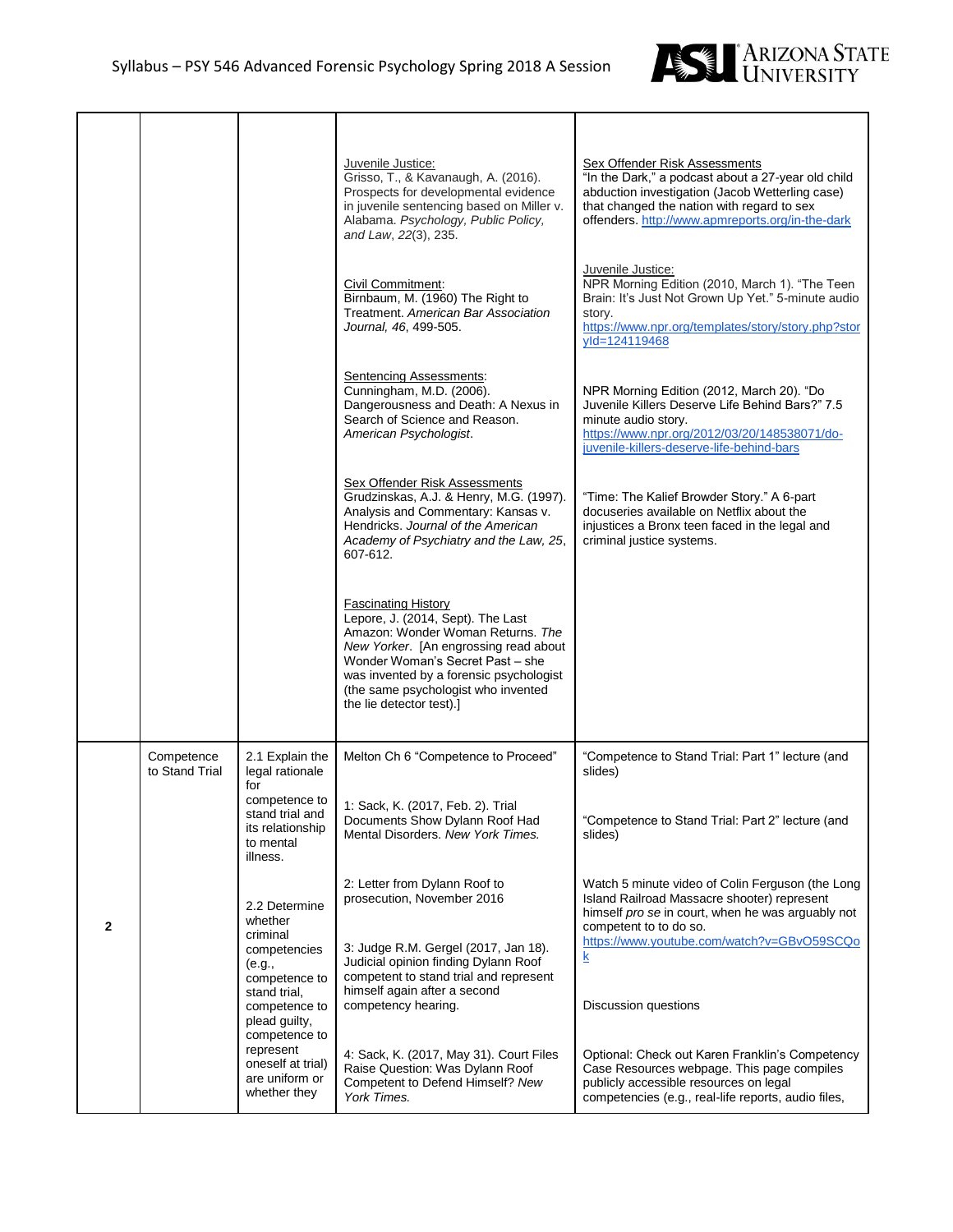

|   |                                                                           | reflect<br>contextual<br>abilities.<br>2.3 Describe<br>the methods<br>forensic<br>psychologists<br>commonly use<br>for evaluating<br>a defendant's<br>competence to<br>stand trial.                                                                                                                                      | 5: Pages 1-3 and 51-56 of Dr. Loftin's<br>Dec. 2016 psychological evaluation of<br>Dylann Roof (skim the rest)<br>Optional:<br>6: Skim Dylann Roof first competency<br>hearing transcript (November 2016)<br>7: Skim Dr. Maddox's Dec. 2016<br>competency report for Dylann Roof                                                                                                                                                                                                                                                                                                                                                                                                                                                                                                                                                                       | and videos) from high-profile cases like Ted<br>Kaczynski (the Unabomber), Mike Tyson (the<br>boxer), and Lynette "Squeaky" Fromme (Charles<br>Manson "family"<br>member). http://www.karenfranklin.com/resource<br>s/comp/                                                                                                                                                                                                                        |
|---|---------------------------------------------------------------------------|--------------------------------------------------------------------------------------------------------------------------------------------------------------------------------------------------------------------------------------------------------------------------------------------------------------------------|--------------------------------------------------------------------------------------------------------------------------------------------------------------------------------------------------------------------------------------------------------------------------------------------------------------------------------------------------------------------------------------------------------------------------------------------------------------------------------------------------------------------------------------------------------------------------------------------------------------------------------------------------------------------------------------------------------------------------------------------------------------------------------------------------------------------------------------------------------|----------------------------------------------------------------------------------------------------------------------------------------------------------------------------------------------------------------------------------------------------------------------------------------------------------------------------------------------------------------------------------------------------------------------------------------------------|
| 3 | Create a<br>Presentation<br>About a<br>Criminal or<br>Civil<br>Competency | 3.1 Create an<br>educational<br>presentation<br>that teaches<br>your<br>classmates<br>about a<br>criminal or civil<br>competency.<br>3.2 Discover a<br>media source<br>that<br>illustrates your<br>topic to share<br>as part of your<br>presentation.<br>3.3 Evaluate<br>the quality of<br>your peers'<br>presentations. | You will be assigned to one of the<br>following to read and teach your peers<br>about:<br>Topic 1: Competence to consent to a<br>search and seizure (Melton pp. 161-<br>164)<br>Topic 2: Competence to exercise the<br>right to remain silent (Melton pp. 161-<br>$162 + 164 - 171$<br>Topic 3: Competence to plead guilty<br>(Melton pp. 161-162 + 171-174)<br>Topic 4: Competence to waive the right<br>to counsel and to represent oneself<br>(Melton pp. 161-162 + 174-176)<br>Topic 5: Competence to refuse an<br>insanity defense and other mental state<br>defenses (Melton pp. 161-162 + 176-<br>177)<br>Topic 6: Competence to testify (Melton<br>pp. 161-162 + 177-189)<br>Topic 7: Competence to be executed<br>and to participate in and waive appeals<br>(Melton pp. 161-162 + 189-196)<br>Topic 8: Guardianship (Melton pp. 355-<br>364) | "Voicethread Teaching Assignment": lecture (and<br>slides)<br>Identify a media source (e.g., video, news article,<br>podcast) that illustrates or discusses your topic.<br>Generate the best discussion question (a short-<br>answer essay type question) that you can based<br>on your section.<br>Peerceptive grading of peer's presentations in<br>your group (the Voicethread presentation, the<br>discussion question, and the media source). |
|   |                                                                           |                                                                                                                                                                                                                                                                                                                          |                                                                                                                                                                                                                                                                                                                                                                                                                                                                                                                                                                                                                                                                                                                                                                                                                                                        |                                                                                                                                                                                                                                                                                                                                                                                                                                                    |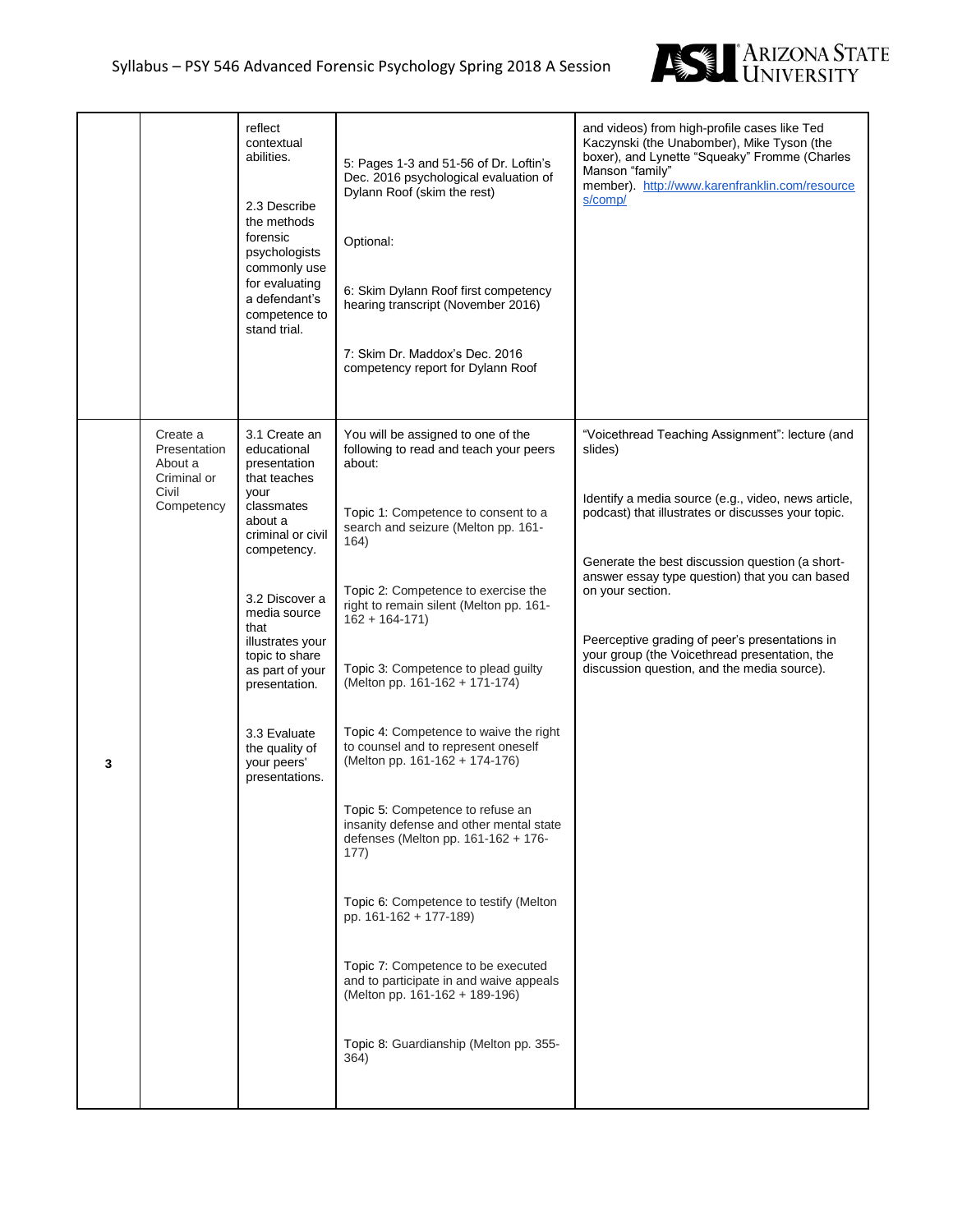

|   |                                                                   |                                                                                                                                                                                                                                                                                            | Topic 9: Competence to make treatment<br>decisions (Melton pp. 355-356 + 364-<br>379)<br>Topic 10: Competence to consent to<br>research (Melton pp. 355-356 + 379-<br>382)<br>Topic 11: Testamentary capacity<br>(Melton pp. 355-356 + 382-386)                                                                                             |                                                                                                                                                                                                                                                                                                                                                                                                                                                                                                                                                                                                                                                                                                                                                                                                                                                                                                                                                                                                                                                                                                                                                                                                         |
|---|-------------------------------------------------------------------|--------------------------------------------------------------------------------------------------------------------------------------------------------------------------------------------------------------------------------------------------------------------------------------------|---------------------------------------------------------------------------------------------------------------------------------------------------------------------------------------------------------------------------------------------------------------------------------------------------------------------------------------------|---------------------------------------------------------------------------------------------------------------------------------------------------------------------------------------------------------------------------------------------------------------------------------------------------------------------------------------------------------------------------------------------------------------------------------------------------------------------------------------------------------------------------------------------------------------------------------------------------------------------------------------------------------------------------------------------------------------------------------------------------------------------------------------------------------------------------------------------------------------------------------------------------------------------------------------------------------------------------------------------------------------------------------------------------------------------------------------------------------------------------------------------------------------------------------------------------------|
| 4 | Learn About<br>the Other<br>Criminal and<br>Civil<br>Competencies | 4.1<br><b>Differentiate</b><br>and describe<br>other criminal<br>and civil<br>competencies.<br>4.2<br>Demonstrate<br>critical thinking<br>skills by<br>responding to<br>and discussing<br>thought-<br>provoking<br>questions<br>about criminal<br>and civil<br>competencies<br>with peers. |                                                                                                                                                                                                                                                                                                                                             | Learn about other criminal and civil competencies<br>covered in this class by watching all 11 of the<br>highest rated presentations, consuming the<br>highest-rated media sources identified, and<br>discussing the 2 of the most thought-provoking<br>question created by your peers. You need<br>respond to the discussion prompt for at minimum<br>1 criminal and 1 civil competency, but you are<br>welcome (and encouraged!) to discuss more. You<br>will be graded on 1 criminal and 1 civil discussion<br>board participation. The 11 topics include:<br><b>Criminal Competencies:</b><br>Competence to consent to a search and<br>$\bullet$<br>seizure<br>Competence to exercise the right to<br>remain silent<br>Competence to plead guilty<br>٠<br>Competence to waive the right to counsel<br>$\bullet$<br>and to represent oneself<br>Competence to refuse an insanity defense<br>$\bullet$<br>and other mental state defenses<br>Competence to testify<br>$\bullet$<br>Competence to be executed and to<br>participate in and waive appeals<br>Civil Competencies:<br>Guardianship<br>Competence to make treatment decisions<br>Competence to consent to research<br>Testamentary capacity |
| 5 | <b>Mental State</b><br>at the Time of<br>Offense                  | 5.1 Compare<br>and contrast<br>the different<br>insanity<br>standards<br>used.<br>5.2 Describe<br>the methods<br>forensic<br>psychologists<br>most<br>commonly use<br>for evaluating<br>a defendant's                                                                                      | Melton Ch 8 "Mental State at the Time<br>of Offense"<br>Melton Ch 19 "Sample Reports" - read<br>the two short sample MSO reports and<br>the discussion sections for each of them<br>$-$ pp 626-634<br>Neal, T. M., & Grisso, T. (2014).<br>Assessment practices and expert<br>judgment methods in forensic<br>psychology and psychiatry: An | "Mental State at Time of Offense" lecture (and<br>slides)<br>ABC News 20/20 video, "Lorena Bobbitt '93<br>Exclusive" (9/24/1993). Lorena Bobbitt talks<br>about what drove her to cut off her husband's<br>penis. She was found NGRI due to an irresistible<br>impulse to sexually wound her husband.<br>Part 1: http://abcnews.go.com/2020/video/lorena-<br>bobbitt-93-exclusive-scared-11747248<br>Part 2: http://abcnews.go.com/2020/video/lorena-<br>bobbitt-93-exclusive-part-11747291<br>Part 3: (3/4/1994) Lorena Bobbitt Exclusive:<br>Starting Over. After release from psychiatric<br>hospital, she spoke again with ABC News.                                                                                                                                                                                                                                                                                                                                                                                                                                                                                                                                                                |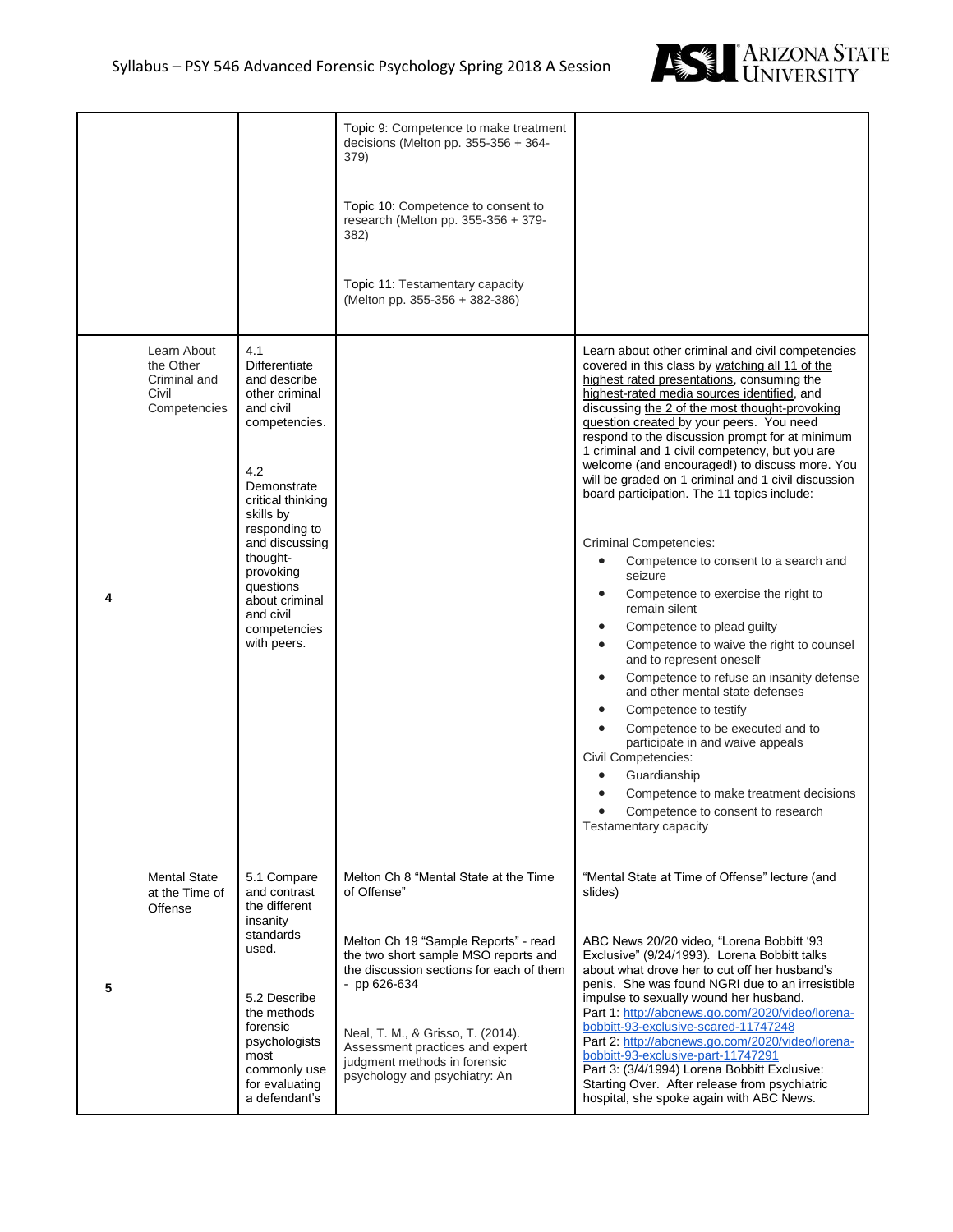

|   |            | mental state at<br>the time of<br>offense.<br>5.3 Explain the<br>relationship of<br>mental<br>diagnoses to<br>mental state<br>defenses. | international snapshot. Criminal Justice<br>and Behavior, 41, 1406-1421.<br>Clark v. Arizona (2006) Supreme Court<br>case one-page brief | http://abcnews.go.com/2020/video/lorena-bobbitt-<br>exclusive-starting-11747369<br>Jeffrey Dahmer documentary. Dahmer was a<br>serial killer and sex offender who raped,<br>murdered, and dismembered 17 men and boys<br>between 1978 and 1991. Some of the murders<br>involved necrophilia, cannibalism, and<br>preservation of body parts. Dahmer plead<br>insanity, but was found guilty. He was killed in<br>prison a couple years after his conviction.<br>https://www.youtube.com/watch?v=Xe5OixqeLVw<br>Wach 6-min video clip of Dr. Judith Becker's<br>testimony in the Jeffrey Dahmer case (a defense<br>expert witness). She is a faculty member at the<br>University of Arizona.<br>https://www.youtube.com/watch?v=xi7LMtc1TuU<br>Watch a 5-minute clip of Dr. Park Dietz's<br>testimony in the Jeffrey Dahmer case (a<br>prosecution expert witness - note this is the same<br>expert who messed up the Andrea Yates case)<br>https://www.youtube.com/watch?v=98bRbqQpcG<br>E<br>Discussion questions<br>Optional: Andrea Yates documentary. She<br>drowned her 5 young children in their bathtub in<br>2001 while experiencing severe postpartum<br>depression and postpartum psychosis. She plead<br>insanity and was originally convicted, but later the<br>conviction was overturned due to false testimony<br>by one of the forensic psychiatrist expert<br>witnesses. In her second trial she was found<br>NGRI.<br>https://www.youtube.com/watch?v=vANWPV-Pttl<br>Optional: Check out the online repository of<br>information / documents / photos from the John<br>Hinkley case, including his letter to Jodie Foster<br>depicting his mental state before he attempted to<br>assassinate President Reagan<br>http://law2.umkc.edu/faculty/projects/ftrials/hinckle<br>y/hinckleytrial.html<br>Optional:<br>"The Insanity Trial of Hamlet." A mock<br>$\bullet$<br>trial of the title character of Shakespeare's<br>Hamlet to determine Hamlet's mental<br>state at the time he committed<br>murder. US Supreme Court Justice<br>Anthony Kennedy presided over the mock<br>trial, with two of the most famous forensic<br>psychiatrists in the country serving as the<br>expert witnesses. https://www.c-<br>span.org/video/?70842-1/insanity-trial-<br>hamlet |
|---|------------|-----------------------------------------------------------------------------------------------------------------------------------------|------------------------------------------------------------------------------------------------------------------------------------------|-------------------------------------------------------------------------------------------------------------------------------------------------------------------------------------------------------------------------------------------------------------------------------------------------------------------------------------------------------------------------------------------------------------------------------------------------------------------------------------------------------------------------------------------------------------------------------------------------------------------------------------------------------------------------------------------------------------------------------------------------------------------------------------------------------------------------------------------------------------------------------------------------------------------------------------------------------------------------------------------------------------------------------------------------------------------------------------------------------------------------------------------------------------------------------------------------------------------------------------------------------------------------------------------------------------------------------------------------------------------------------------------------------------------------------------------------------------------------------------------------------------------------------------------------------------------------------------------------------------------------------------------------------------------------------------------------------------------------------------------------------------------------------------------------------------------------------------------------------------------------------------------------------------------------------------------------------------------------------------------------------------------------------------------------------------------------------------------------------------------------------------------------------------------------------------------------------------------------------------------------------------------------------------|
| 6 | Final Exam | 6.1 Synthesize<br>the information<br>learned in this<br>course by                                                                       |                                                                                                                                          | The final exam is a cumulative, open book/open<br>note essay exam. You will have 4 days to<br>complete the exam: it will become available on                                                                                                                                                                                                                                                                                                                                                                                                                                                                                                                                                                                                                                                                                                                                                                                                                                                                                                                                                                                                                                                                                                                                                                                                                                                                                                                                                                                                                                                                                                                                                                                                                                                                                                                                                                                                                                                                                                                                                                                                                                                                                                                                        |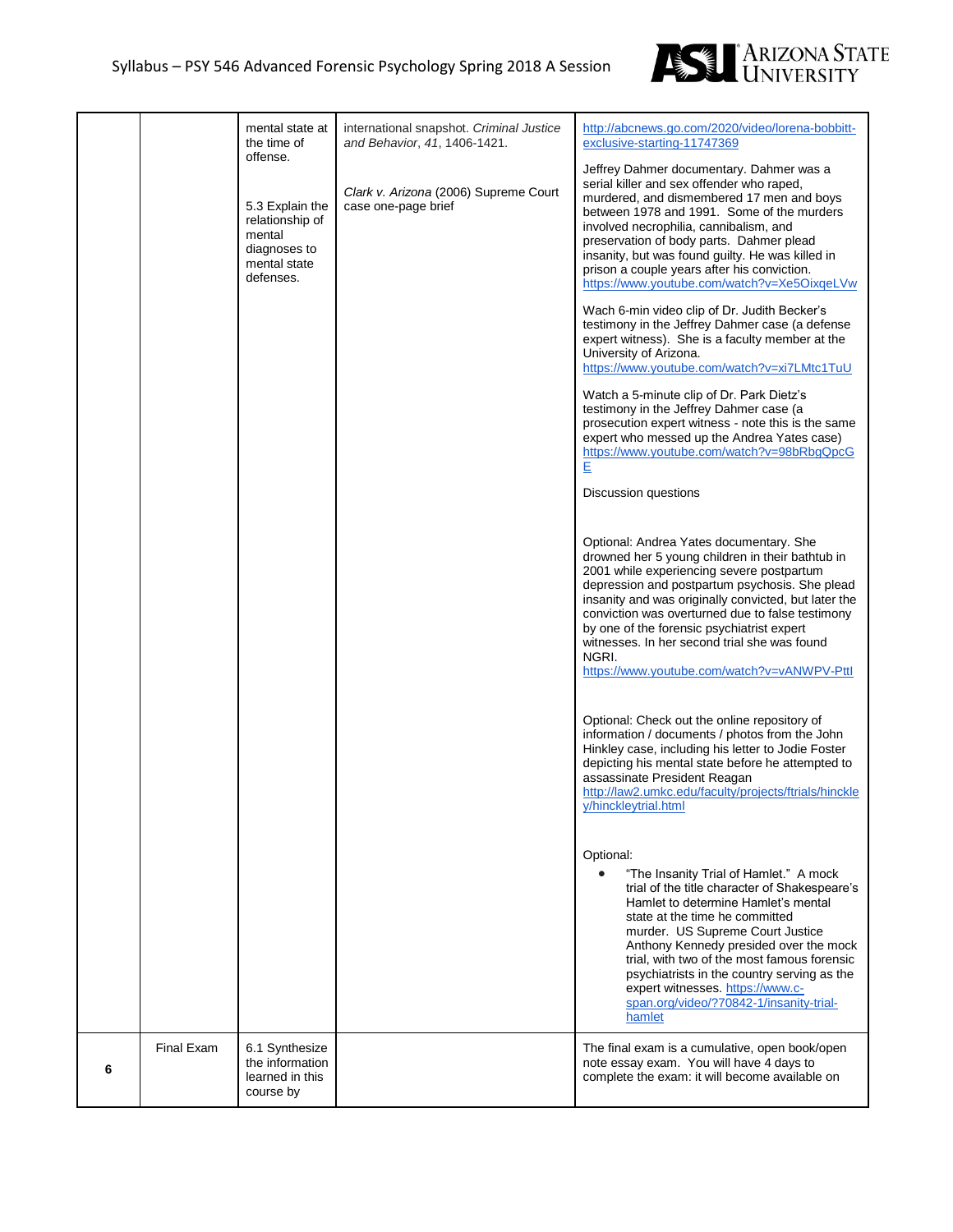

|                             |                                      | responding to<br>written essay<br>questions.<br>6.2 Conduct a<br>summative<br>assessment of<br>the content<br>covered in this<br>course by<br>completing a<br>final<br>cumulative<br>exam.                                                     |                                                                                                                                                                                                                                                                                                                                                                                                                                                                                                                                                                                                                                                                                                                                                                                                 | Monday at 12:01 am and is due by Thursday at<br>11:59 pm.<br>There will be 10 essay questions on the exam,<br>drawn from the larger pool of questions you were<br>provided with at the beginning of this course. You<br>must answer all 10 questions.<br>I will randomly select 2 of these essay questions<br>to grade, which will comprise your grade on the<br>exam. The remaining questions will not be<br>graded. Recall that the final exam is worth 25% of<br>your grade in this course. |
|-----------------------------|--------------------------------------|------------------------------------------------------------------------------------------------------------------------------------------------------------------------------------------------------------------------------------------------|-------------------------------------------------------------------------------------------------------------------------------------------------------------------------------------------------------------------------------------------------------------------------------------------------------------------------------------------------------------------------------------------------------------------------------------------------------------------------------------------------------------------------------------------------------------------------------------------------------------------------------------------------------------------------------------------------------------------------------------------------------------------------------------------------|------------------------------------------------------------------------------------------------------------------------------------------------------------------------------------------------------------------------------------------------------------------------------------------------------------------------------------------------------------------------------------------------------------------------------------------------------------------------------------------------|
| $\overline{7}$              | Careers in<br>Forensic<br>Psychology | 7.1 Explain<br>how a person<br>could become<br>a practicing<br>forensic<br>psychologist<br>7.2 Determine<br>how you would<br>go on to<br>graduate study<br>to further your<br>education in<br>psychology-<br>law, if you<br>chose to do<br>SO. | Forensic Psychology Career (2-page<br>PDF from Karen Franklin's blog)<br>Forensic Psychology: Is it the Career for<br>Me? (4-page PDF from Karen Franklin's<br>blog)<br>AP-LS Guide to Graduate Programs in<br>Forensic and Legal Psychology (Pages<br>1-9 and any program pages you find<br>interesting)<br>Sample Job Ads - includes sample ads<br>for jobs with the CIA, state and federal<br>prisons, and national and international<br>forensic hospitals for people interested<br>in psych-law.<br>Optional reading: "Psych Grad Debt:<br>The Hard Truth" (recommended if you're<br>considering further graduate study in<br>psychology)<br>Optional reading: Psychology Degree<br>Career Exploration Guide (info about<br>hundreds of possible things you can do<br>with a psych degree) | Watch "Psych Degree Career Info" lecture (and<br>slides)<br>Watch "Careers in Psychology-Law" lecture (post<br>slides too)<br>Watch "Psych-Law Programs at ASU" lecture<br>(post slides too)<br>Respond to discussion questions                                                                                                                                                                                                                                                                |
| <b>FINAL</b><br><b>WEEK</b> | <b>Final Week</b>                    | 8.1 Complete<br>the course                                                                                                                                                                                                                     |                                                                                                                                                                                                                                                                                                                                                                                                                                                                                                                                                                                                                                                                                                                                                                                                 | Complete the course evaluation? (TBC)<br>Final discussion questions                                                                                                                                                                                                                                                                                                                                                                                                                            |
|                             |                                      |                                                                                                                                                                                                                                                |                                                                                                                                                                                                                                                                                                                                                                                                                                                                                                                                                                                                                                                                                                                                                                                                 |                                                                                                                                                                                                                                                                                                                                                                                                                                                                                                |

Activities used for instruction and assessment of learning include:

- assigned readings, lectures, and videos
- discussion board participation
	- $\circ$  10 of them x 4 points each = 40% of your final grade
- Student-led Voicethread teaching assignment
	- $\circ$  35 points = 35% of final grade
		- o The presentation itself is worth 15 points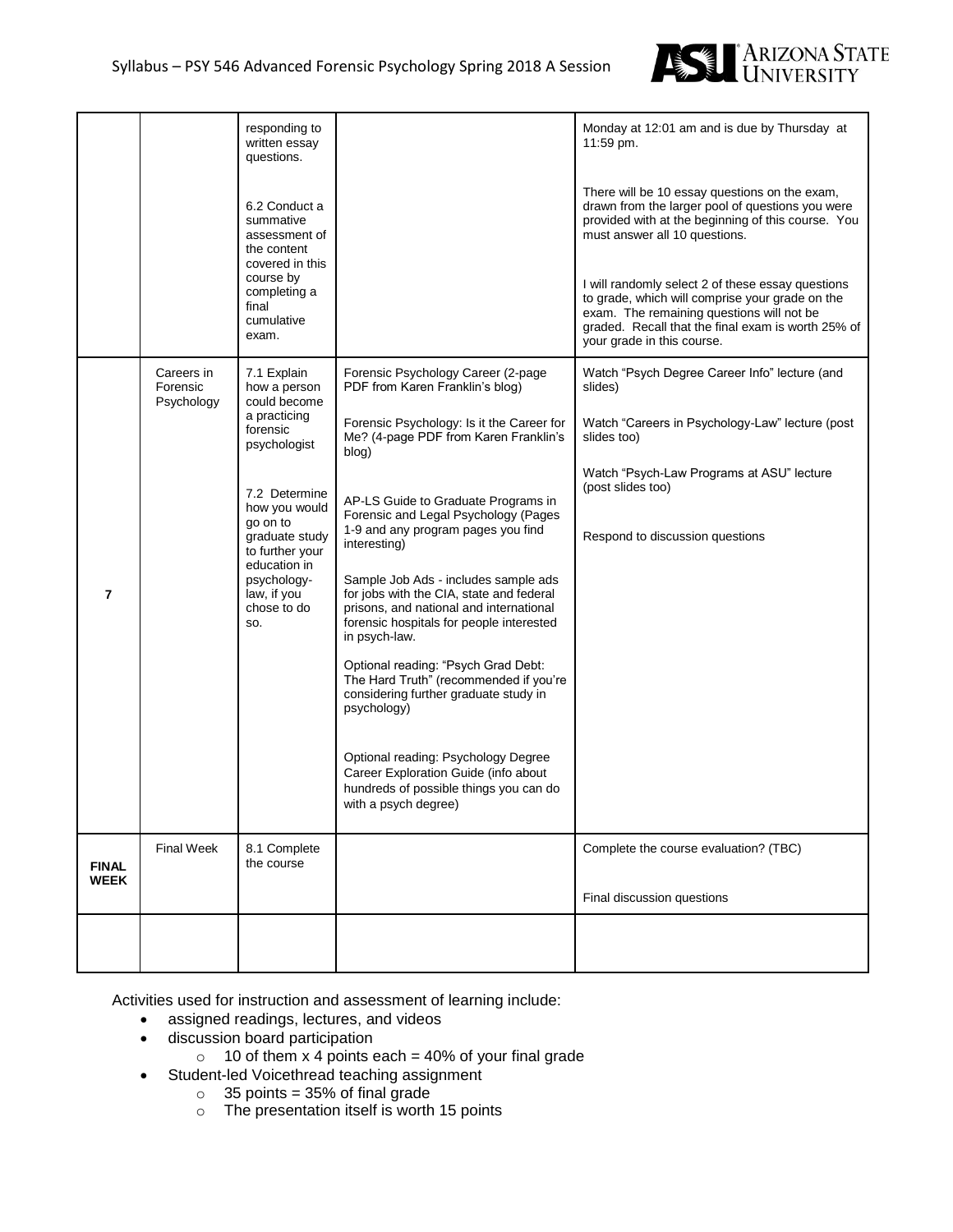

- o The discussion question you generate is worth 5 points
- $\circ$  The media source you identify is worth 5 points
- o The quality of your participation in grading of peers' assignments is 10 points
- Final exam
	- o 25% of final grade
	- o It will be a cumulative open book/open note final essay exam. There will be 10 essay questions that you will have 4 days to complete. I will randomly select 2 of those questions to grade, which will comprise your score on the exam.

For more information about how Voicethread works, please read the information in the "Voicethread" menu option in the black menu bar on the left side of your screen.

| <b>Graded Assignments</b><br>Discussions, quizzes, tests, written assignments | <b>Points</b>      | Due Date (by 11:59<br>pm Arizona time) |  |  |  |  |
|-------------------------------------------------------------------------------|--------------------|----------------------------------------|--|--|--|--|
|                                                                               | <b>Unit/Week 1</b> |                                        |  |  |  |  |
| <b>Discussion Board Post 1</b>                                                | 3                  | 01/13                                  |  |  |  |  |
| Discussion Board Post 2                                                       | 3                  | 01/13                                  |  |  |  |  |
| Respond to a peer on post 1                                                   | 1                  | 01/14                                  |  |  |  |  |
| Respond to a peer on post 2                                                   | 1                  | 01/14                                  |  |  |  |  |
|                                                                               | <b>Unit/Week 2</b> |                                        |  |  |  |  |
| <b>Discussion Board Post 3</b>                                                | 3                  | 01/20                                  |  |  |  |  |
| <b>Discussion Board Post 4</b>                                                | 3                  | 01/20                                  |  |  |  |  |
| Respond to a peer on post 3                                                   | 1                  | 01/21                                  |  |  |  |  |
| Respond to a peer on post 4                                                   | 1                  | 01/21                                  |  |  |  |  |
| <b>Unit/Week 3</b>                                                            |                    |                                        |  |  |  |  |
| <b>Voicethread Presentation</b>                                               | 15                 | 01/26                                  |  |  |  |  |
| Discussion question                                                           | 5                  | 01/26                                  |  |  |  |  |
| Media source                                                                  | 5                  | 01/26                                  |  |  |  |  |
| Grading of peers' assignments                                                 | 10                 | 01/29                                  |  |  |  |  |
| <b>Unit/Week 4</b>                                                            |                    |                                        |  |  |  |  |
| <b>Discussion Board Post 5</b>                                                | 3                  | 02/03                                  |  |  |  |  |
| Discussion Board Post 6                                                       | 3                  | 02/03                                  |  |  |  |  |
| Respond to a peer on post 5                                                   | 1                  | 02/04                                  |  |  |  |  |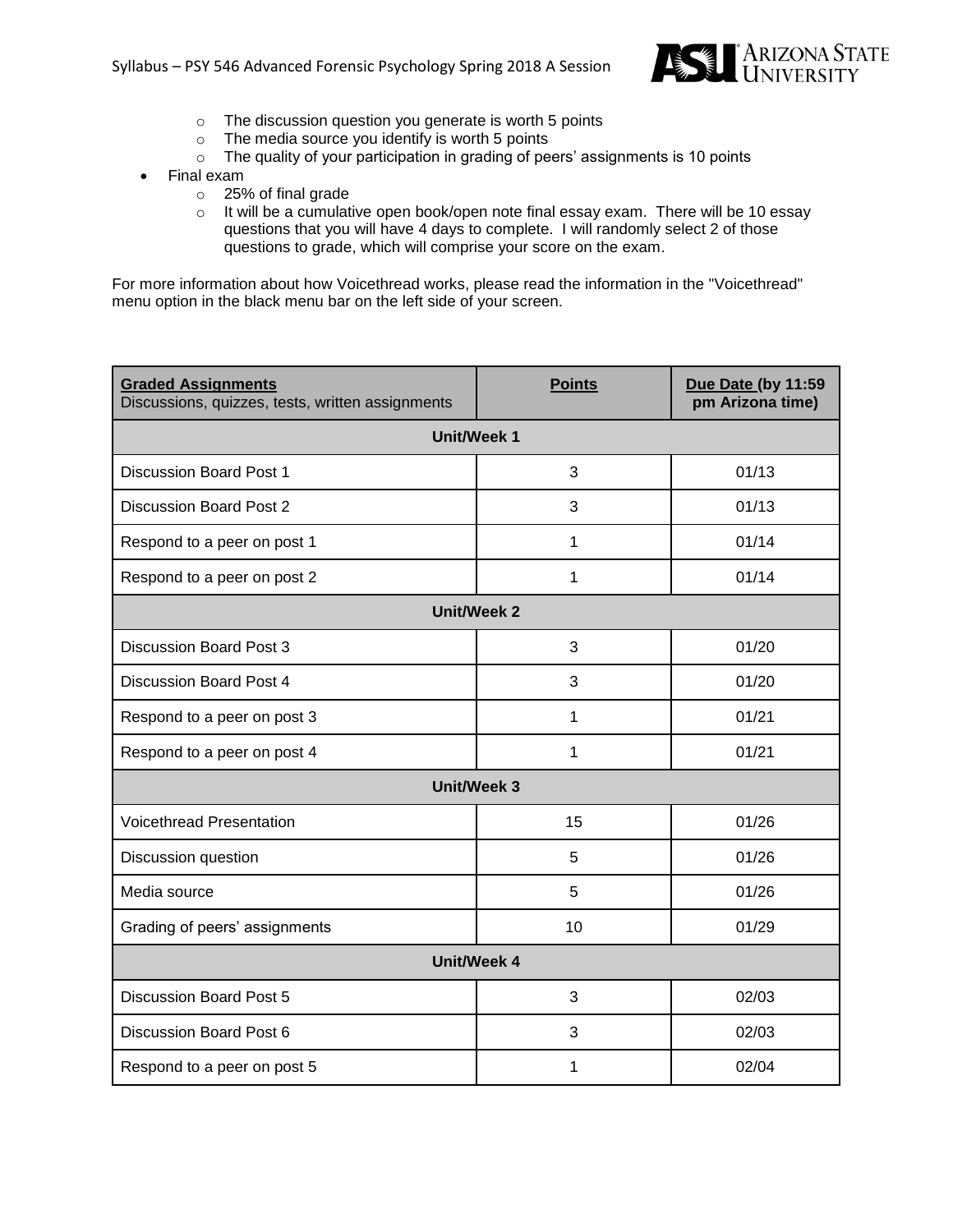

| Respond to a peer on post 6                     | 1                  | 02/04 |  |  |  |
|-------------------------------------------------|--------------------|-------|--|--|--|
|                                                 | <b>Unit/Week 5</b> |       |  |  |  |
| Discussion Board Post 7                         | 3                  | 02/10 |  |  |  |
| Discussion Board Post 8                         | 3                  | 02/10 |  |  |  |
| Respond to a peer on post 7                     | 1                  | 02/11 |  |  |  |
| Respond to a peer on post 8                     | 1                  | 02/11 |  |  |  |
| Unit/Week 6                                     |                    |       |  |  |  |
| Final Exam                                      | 25                 | 02/15 |  |  |  |
| <b>Unit/Week 7</b>                              |                    |       |  |  |  |
| Discussion Board Post 9                         | 4                  | 02/25 |  |  |  |
| <b>Final Unit/Week</b>                          |                    |       |  |  |  |
| Discussion Board Post 10<br>4<br>02/26          |                    |       |  |  |  |
| POINT TOTAL: 100 (your raw grade in the course) |                    |       |  |  |  |

# **Grading**

| Grade          | Percentage | <b>Points Range</b> |
|----------------|------------|---------------------|
|                | 94-100%    | 94-100              |
| A<br>A-<br>B+  | 90-93%     | 90-93               |
|                | 87-89%     | 87-89               |
| B              | 83-86%     | 83-86               |
|                | 80-82%     | 80-82               |
|                | 77-79%     | 77-79               |
|                | 73-76%     | 73-76               |
| 모이오노           | 70-72%     | 70-72               |
|                | 67-69%     | 67-69               |
| $\overline{D}$ | 63-66%     | 63-66               |
| D-             | 60-62%     | 60-62               |
| F              | Below 59%  | Less than 59        |

# **Grading Procedure**

Grades reflect your performance on assignments and adherence to deadlines. We aim to have graded assignments available within 48 hours of the due date via the Gradebook.

#### **Communicating With the Instructor**

This course uses a discussion board called "Hallway Conversations" for general questions about the course. Prior to posting a question, please check the syllabus, announcements, and existing posts. If you do not find an answer, post your question. You are encouraged to respond to the questions of your classmates.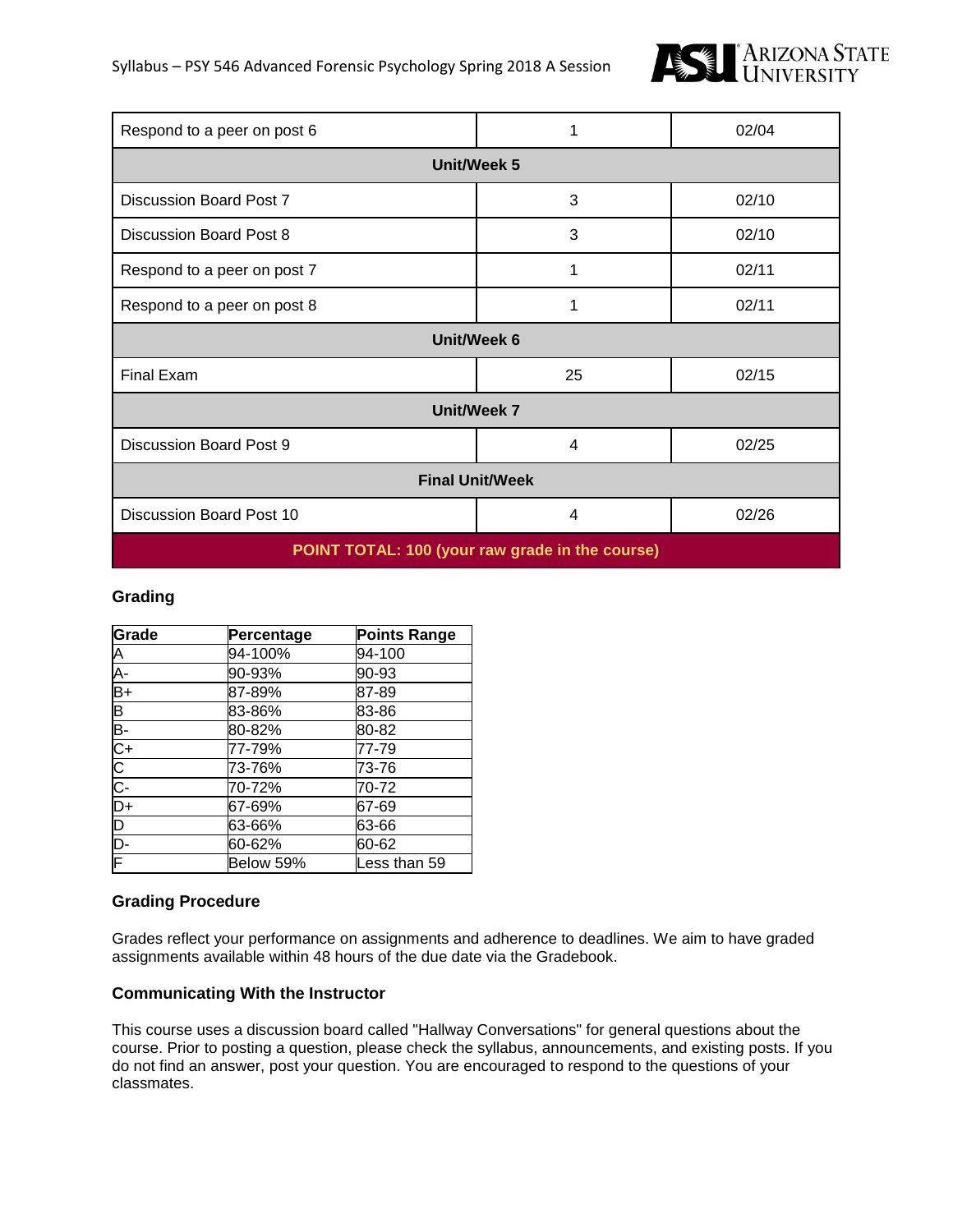

Email questions of a personal nature to your instructor or assigned TA. You can expect a response within 48 hours.

### **Online Course**

This is an online course. There are no face-to-face meetings. You can log into your course via MyASU or [https://my.asu.edu.](http://ecollege.asu.edu/)

#### **Email and Internet**

ASU email is an official means of [communication](http://www.asu.edu/aad/manuals/ssm/ssm107-03.html) among students, faculty, and staff. Students are expected to read and act upon email in a timely fashion. Students bear the responsibility of missed messages and should check their ASU-assigned email regularly. *All instructor correspondence will be sent to your ASU email account.*

#### **Course Time Commitment**

This three-credit course requires approximately 135 hours of work. Please expect to spend around 18 hours each week preparing for and actively participating in this course.

#### **Late or Missed Assignments**

Notify the instructor **BEFORE** an assignment is due if an urgent situation arises and the assignment will not be submitted on time. Published assignment due dates (Arizona Mountain Standard time) are firm. Please follow the appropriate University policies to request an [accommodation](http://www.asu.edu/aad/manuals/acd/acd304-04.html) for religious practices or to accommodate a missed assignment due to [University-sanctioned](http://www.asu.edu/aad/manuals/acd/acd304-02.html) activities.

#### **Submitting Assignments**

All assignments, unless otherwise announced, MUST be submitted to the designated area of Blackboard. Do not submit an assignment via email.

#### **Drop and Add Dates/Withdrawals**

This course adheres to a compressed schedule and may be part of a sequenced program, therefore, there is a limited timeline to drop or add the [course.](https://students.asu.edu/academic-calendar) Consult with your advisor and notify your instructor to add or drop this course. If you are considering a withdrawal, review the following ASU policies: [Withdrawal](http://www.asu.edu/aad/manuals/ssm/ssm201-08.html) from Classes, [Medical/Compassionate](http://www.asu.edu/aad/manuals/ssm/ssm201-09.html) Withdrawal, and a Grade of [Incomplete.](http://www.asu.edu/aad/manuals/ssm/ssm203-09.html)

# **Grade Appeals**

Grade disputes must first be addressed by discussing the situation with the instructor. If the dispute is not resolved with the instructor, the student may appeal to the department chair per the [University](https://catalog.asu.edu/appeal) Policy for Student Appeal [Procedures](https://catalog.asu.edu/appeal) on Grades.

#### **Student Conduct and Academic Integrity**

Academic honesty is expected of all students in all examinations, papers, laboratory work, academic transactions and records. The possible sanctions include, but are not limited to, appropriate grade penalties, course failure (indicated on the transcript as a grade of E), course failure due to academic dishonesty (indicated on the transcript as a grade of XE), loss of registration privileges, disqualification and dismissal. For more information, see [http://provost.asu.edu/academicintegrity.](http://provost.asu.edu/academicintegrity) Additionally, required behavior standards are listed in the Student Code of Conduct and Student [Disciplinary](http://www.asu.edu/aad/manuals/ssm/ssm104-01.html) [Procedures,](http://www.asu.edu/aad/manuals/ssm/ssm104-01.html) Computer, Internet, and Electronic [Communications](http://www.asu.edu/aad/manuals/acd/acd125.html) policy, and outlined by the [Office](https://students.asu.edu/srr) of Student Rights & [Responsibilities.](https://students.asu.edu/srr) Anyone in violation of these policies is subject to sanctions.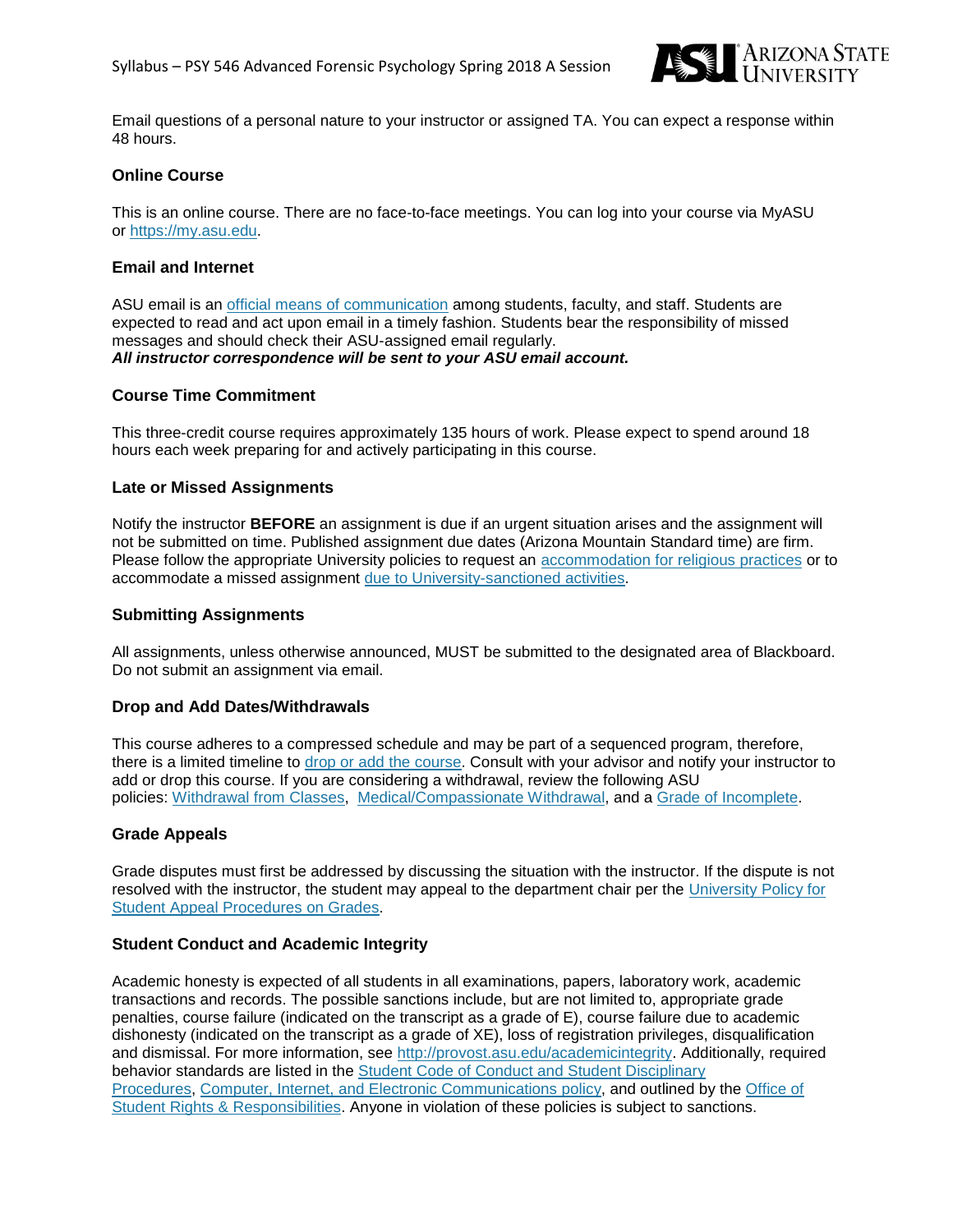

Students are entitled to receive instruction free from [interference](http://www.asu.edu/aad/manuals/ssm/ssm104-02.html) by other members of the class. An instructor may withdraw a student from the course when the student's behavior disrupts the educational process per Instructor [Withdrawal](http://www.asu.edu/aad/manuals/usi/usi201-10.html) of a Student for Disruptive Classroom Behavior.

Appropriate online behavior (also known as *netiquette*) is defined by the instructor and includes keeping course discussion posts focused on the assigned topics. Students must maintain a cordial atmosphere and use tact in expressing differences of opinion. Inappropriate discussion board posts may be deleted by the instructor.

The Office of Student Rights and Responsibilities accepts [incident](https://students.asu.edu/srr/report) reports from students, faculty, staff, or other persons who believe that a student or a student organization may have violated the Student Code of Conduct.

# **Prohibition of Commercial Note Taking Services**

In accordance with ACD 304-06 [Commercial](http://www.asu.edu/aad/manuals/acd/acd304-06.html) Note Taking Services, written permission must be secured from the official instructor of the class in order to sell the instructor's oral communication in the form of notes. Notes must have the notetaker's name as well as the instructor's name, the course number, and the date.

#### **Course Evaluation**

Students are expected to complete the course evaluation. The feedback provides valuable information to the instructor and the college and is used to improve student learning. Students are notified when the online evaluation form is available.

#### **Syllabus Disclaimer**

The syllabus is a statement of intent and serves as an implicit agreement between the instructor and the student. Every effort will be made to avoid changing the course schedule but the possibility exists that unforeseen events will make syllabus changes necessary. Please remember to check your ASU email and the course site often.

#### **Accessibility Statement**

In compliance with the Rehabilitation Act of 1973, Section 504, and the Americans with Disabilities Act as amended (ADAAA) of 2008, professional disability specialists and support staff at the Disability Resource Center (DRC) facilitate a comprehensive range of academic support services and accommodations for qualified students with disabilities.

Qualified students with [disabilities](http://www.asu.edu/aad/manuals/ssm/ssm701-01.html) may be eligible to receive academic support services and [accommodations.](http://www.asu.edu/aad/manuals/ssm/ssm701-01.html) Eligibility is based on qualifying disability documentation and assessment of individual need. Students who believe they have a current and essential need for disability accommodations are responsible for requesting [accommodations](http://www.asu.edu/aad/manuals/ssm/ssm701-02.html) and providing qualifying documentation to the DRC. Every effort is made to provide reasonable accommodations for qualified students with disabilities. Qualified students who wish to request an accommodation for a disability should contact the DRC by going to [https://eoss.asu.edu/drc,](https://eoss.asu.edu/drc) calling (480) 965-1234 or emailing DRC@asu.edu. To speak with a specific office, please use the following information:

| <b>ASU Online and Downtown Phoenix Campus</b><br>University Center Building, Suite 160<br>602-496-4321 (Voice) | Polytechnic Campus<br>480-727-1165 (Voice) |
|----------------------------------------------------------------------------------------------------------------|--------------------------------------------|
| <b>West Campus</b><br>University Center Building (UCB), Room 130<br>602-543-8145 (Voice)                       | Tempe Campus<br>480-965-1234 (Voice)       |